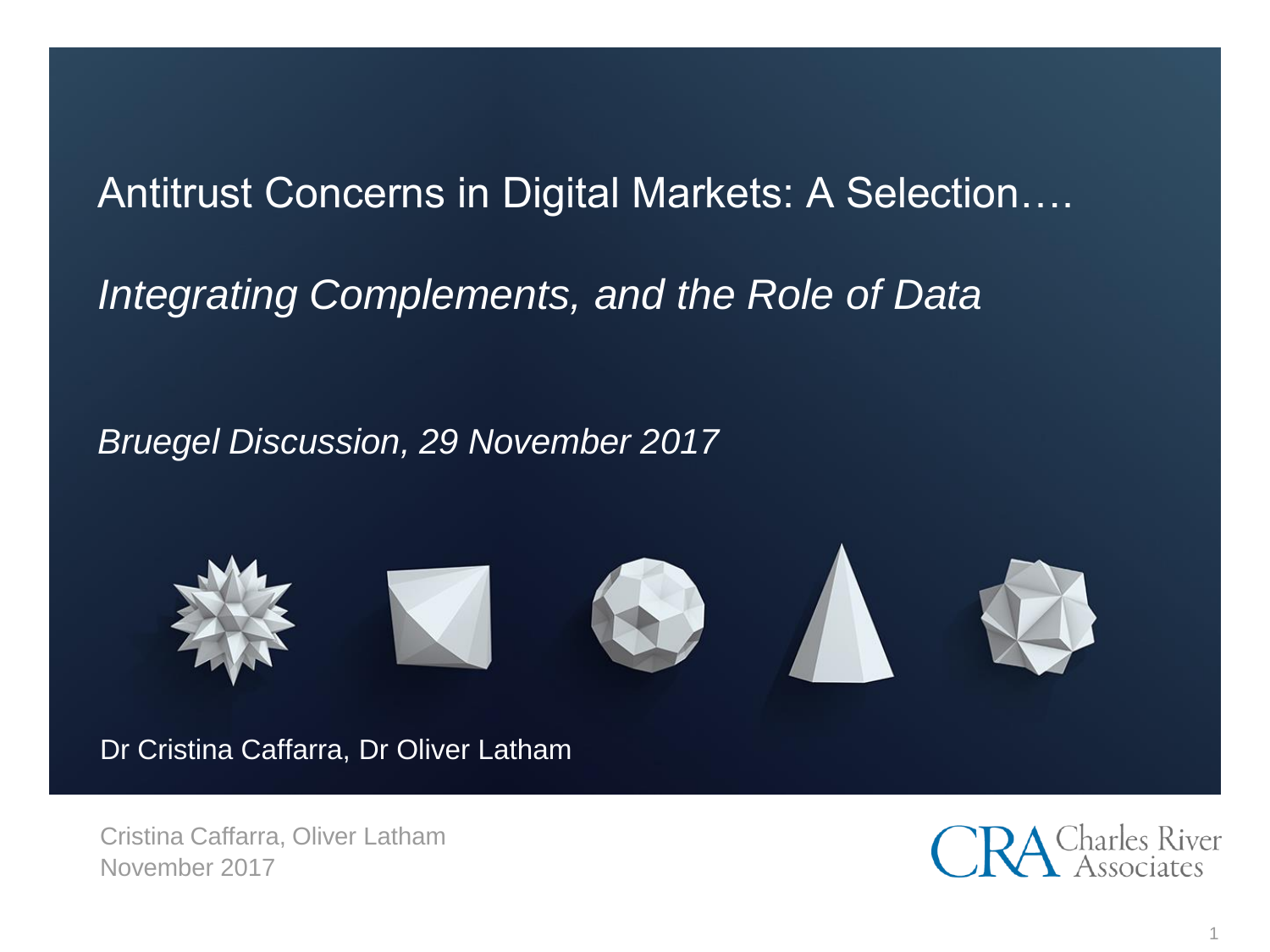# The underlying anxiety around Big Tech and platforms…

*They are big, move fast, protected by "network barriers to entry", occupy new territory all the time by swinging their user base into adjacent services, allocating internet traffic and buying nascent competitors*

### **Dilemma**

**Benefits of "competition for the market" between platforms in terms of innovation, vs competition/innovation "nipped in the bud" by super-dominant platforms?**



### **Pace of innovation on new frontiers needn't mean there isn't a problem:**

- Are incumbents in existing fields leveraging their position to win the race into new ones?
- Could tech firms be distorting competition / outcomes in markets where they aren't even present (e.g. news)?

### **But, how do we intervene? Competition is cumbersome and takes ages…**

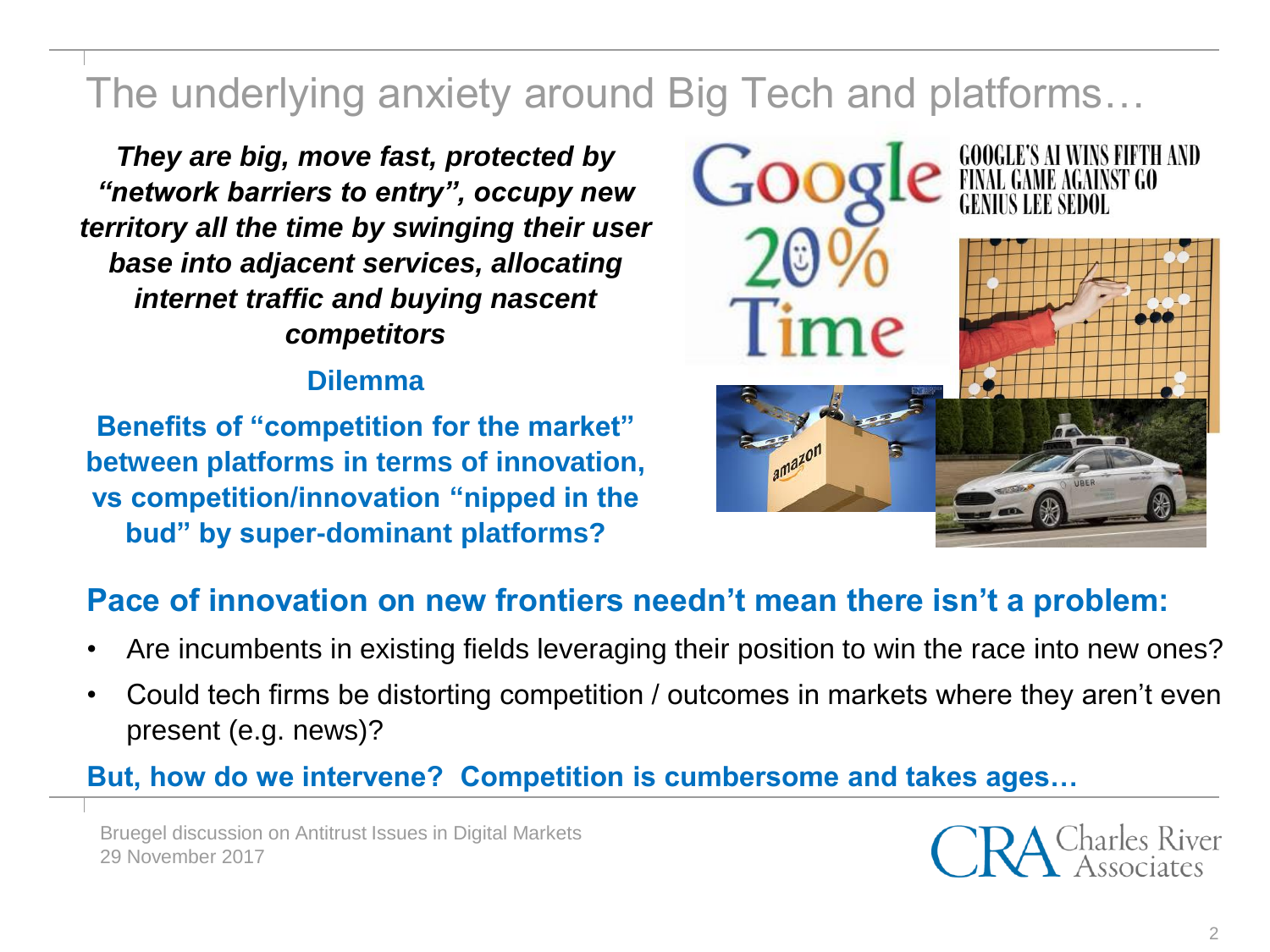# A few selected issues for discussion…

## **Massive opportunities for integrating complements:** *foreclosure risk?*

- Economic insights/presumptions remain sound: integrating products is pro-competitive
- But huge scope for foreclosure claims how do we tell the good from the bad?
- Android vs Microsoft/LinkedIn as *illustrations*

### **Should we be worried about platforms ability to "allocate traffic" in a way that favours their businesses over that of competitors?**

• What is the benchmark for what constitutes anticompetitive conduct?

### **How is the concern about "Big Data" evolving over time?**

- We have moved on from "lots of data" as a barrier to entry
- Value is in the ability to obtain and aggregate multiple "data signals" into superprofiles for targeted advertising, and protect *preferential access* to those
- Incentives to adopt conduct that helps protect this "holy grail"? If so, is this an abuse?
- Could "fake news" be pursued as a competition issue?

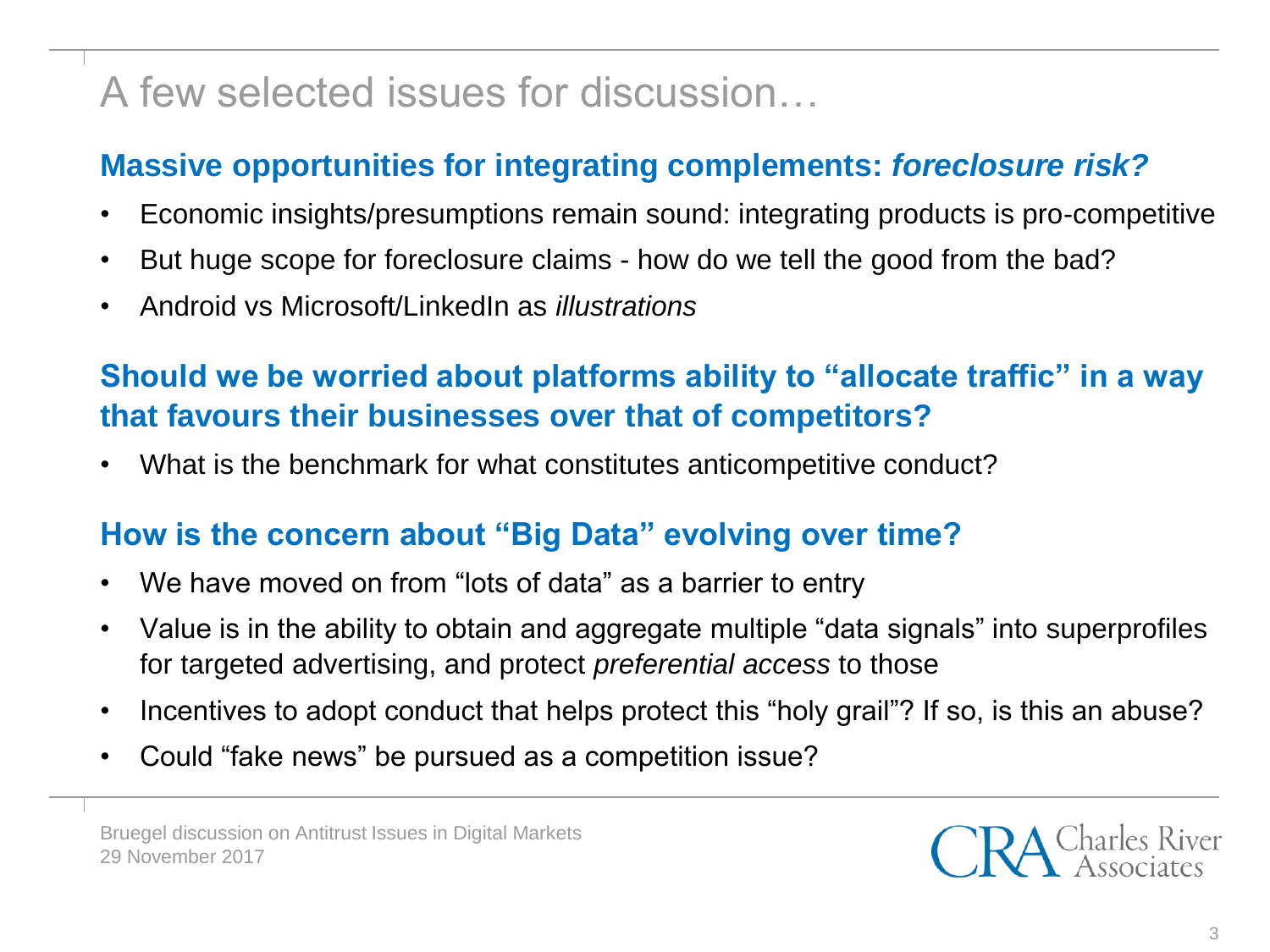1. Foreclosure risk? Integrating complements and "traffic allocation"



Bruegel discussion on Antitrust Issues in Digital Markets 29 November 2017

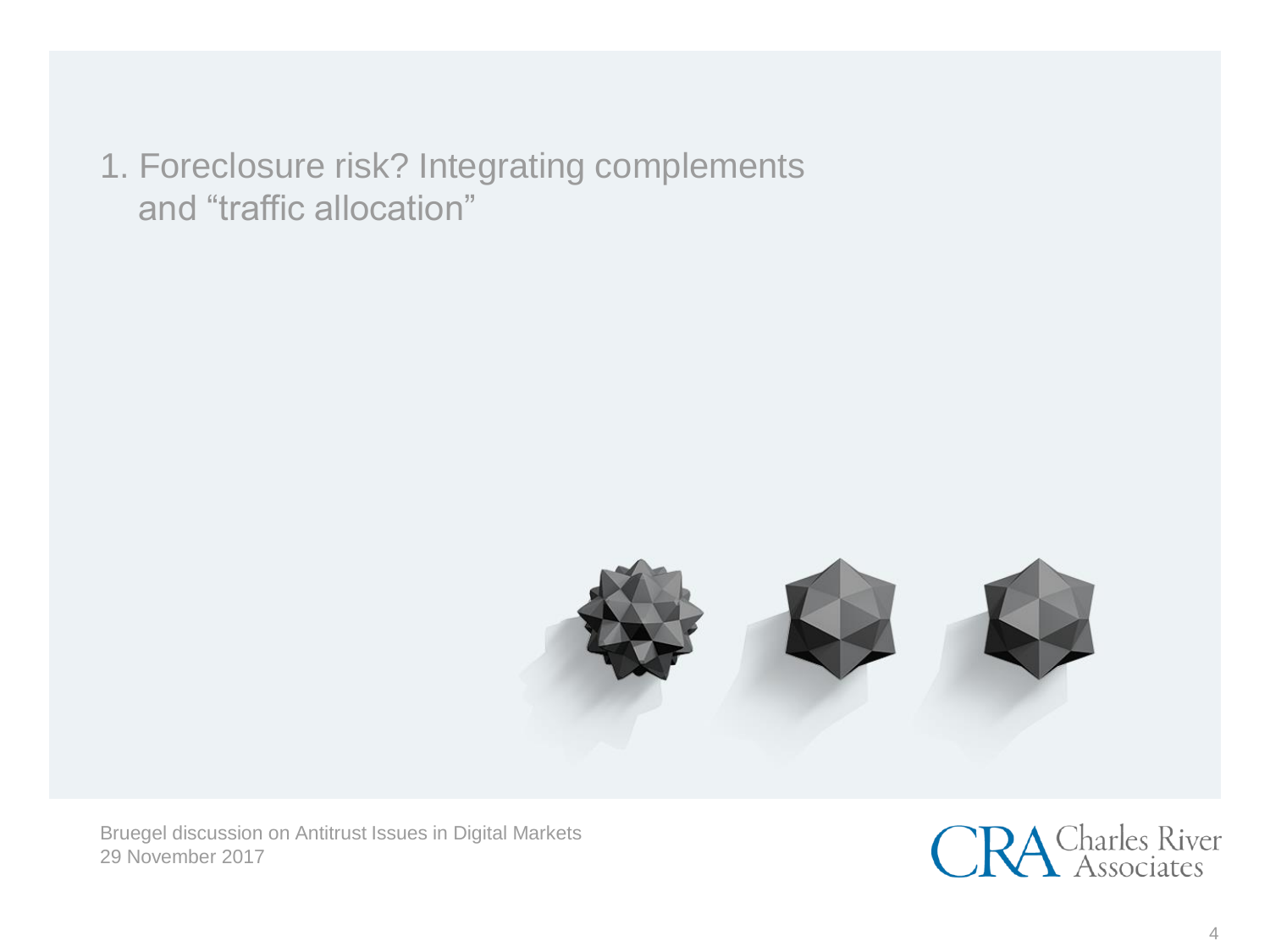Fundamental trade-off between pro-competitive benefits of "integrating complements" vs. foreclosure risk

Foreclosure issues "powered up" in digital environments by *huge complementarities,* and innovation through "integrating" complements

Rivals in the complement claim they are being foreclosed, and network effects and risk of tipping make this urgent and more real.

**Fundamental issue is how to trade-off efficiency benefits against foreclosure risk.**  Do we need new economic theory/tools? **No.**

- **Starting presumption that bringing together complementary products is good remains.**  Needs to show credible mechanism to generate exclusionary incentives
- **Models/mechanisms that break this presumption have been around for some time:** e.g. dynamic leveraging stories based on network effects (Microsoft). New innovations (e.g. zero price constraints in two-sided markets), but remains case that foreclosure exception not the rule

**Proliferation of complaints does not mean the risk is higher.**

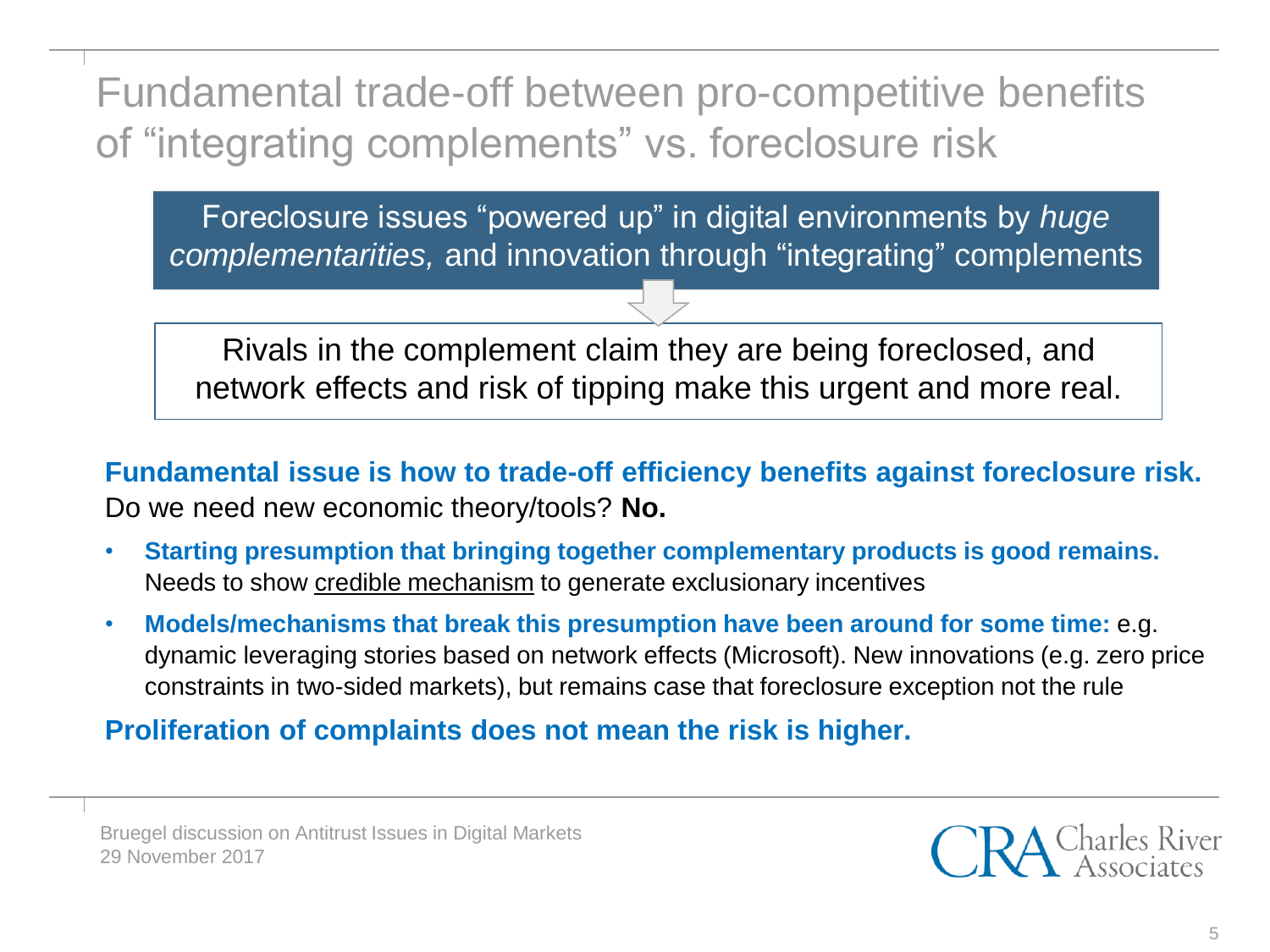# Distinguishing between problematic and unproblematic cases

**Applying existing tools rigorously.** Claims of "network effects" and "distribution advantages" should not be enough to extract "me too" remedies

### **Microsoft/LinkedIn**





**Android**



### **Need a proper theory of harm:**

- Why doesn't the "one monopoly profit" theorem apply? Why doesn't allowing consumers to mix and match raise the dominant firm's profits?
- Theories are out there, but need to be applied to the facts while acknowledging foreclosure exception not the rule

### **Once we agree appropriate standard is** *anticompetitive* **foreclosure empirical screens exist to separate the good from the bad:**

- **How important is the tying good as a distribution channel?** Difference between obtaining default status on ~100% of mobile devices, vs. an advantage in desktop in a mobile-focussed world
- **How effective is the tie at driving behaviour?** Default bias is well documented, would a "sign up now" prompt in Windows do the same?
- **How prone is the market to "tipping"?** Need to distinguish between markets with significant differentiation and multi-homing from those without
- **How important are any efficiency benefits?** Bigger the benefits from integration the greater the risk of false positives

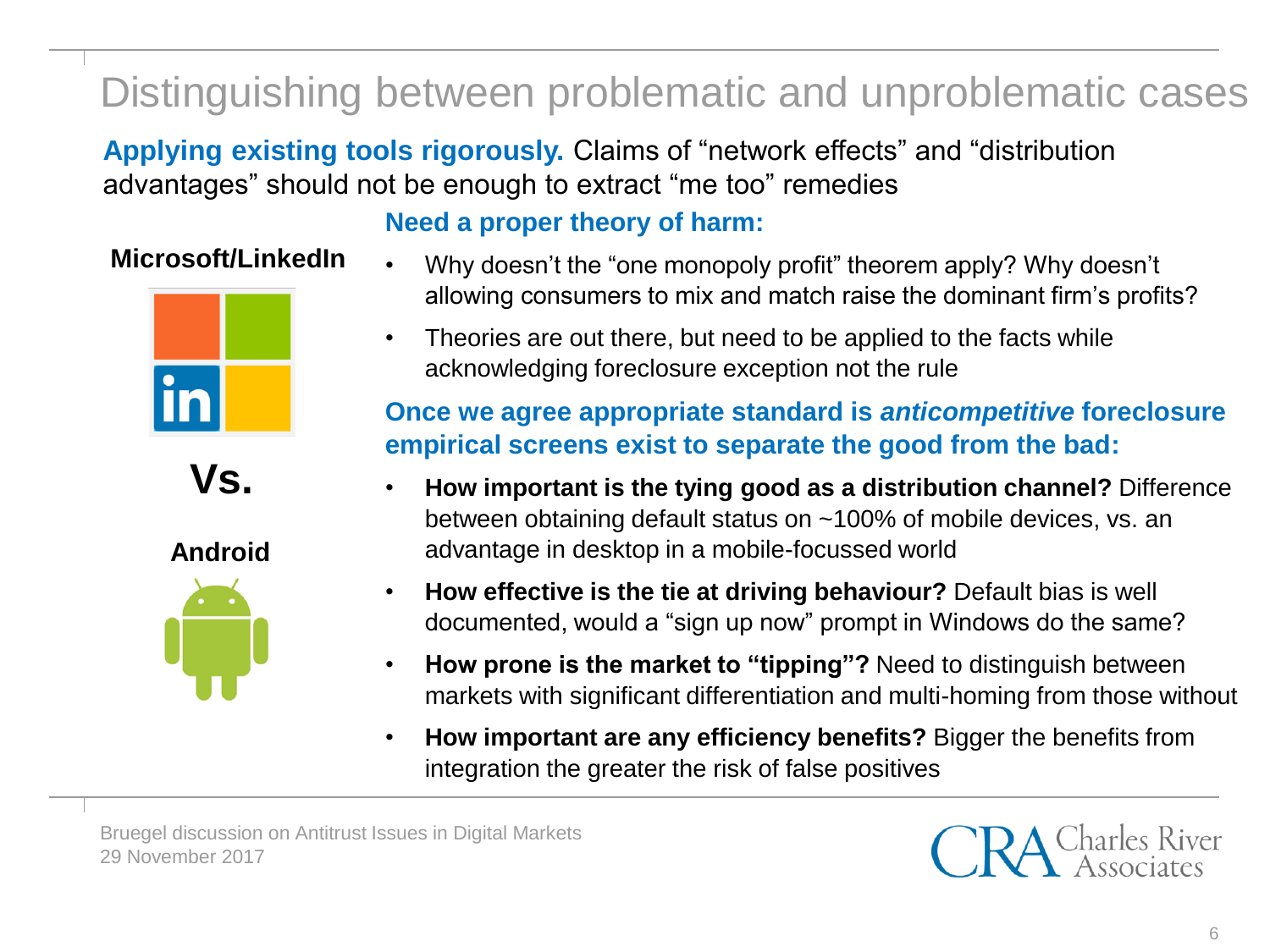# Traffic allocation as a theory of harm?

**"Equal treatment" might be an appropriate remedy, but not an economic basis for intervention in the first place.**

**Is there a plausible theory of harm?** No doubt platforms could have ability/incentive to "divert traffic" in way that forecloses rivals & harms consumers

- Clear that search rankings influence traffic (even for established sites). Explanations focussed on reverse causality implausible/unsupported
- Literature (e.g. de Corniere & Taylor) shows ad revenue can provide static incentive to "divert traffic" in way that harms consumers.
- Also dynamic incentives if certain business models threaten search ecosystem

### **Difficulties mostly relate to avoiding false positives and retaining dynamic incentives:**

- **Causality?** How to unpick the impact of conduct from other factors that might cause businesses to decline/fail? Easier if conduct changes abrupt
- **Efficiencies?** What if downgraded sites less efficient/lower quality? What if aspects of the conduct generated new functionality?
- **What is the benchmark for pro-competitive behaviour?** We allow some profitable distortions to search results (all ads are distortionary). So where should we draw the line?

#### Bruegel discussion on Antitrust Issues in Digital Markets 29 November 2017

#### **Google search rankings can change abruptly**



#### **Ranking changes significantly drive traffic** *even for established sites*

Wall Street Journal's Google traffic drops 44% after pulling out of First Click Free

Despite less traffic, paid subscriber conversion said to be up fourfold.

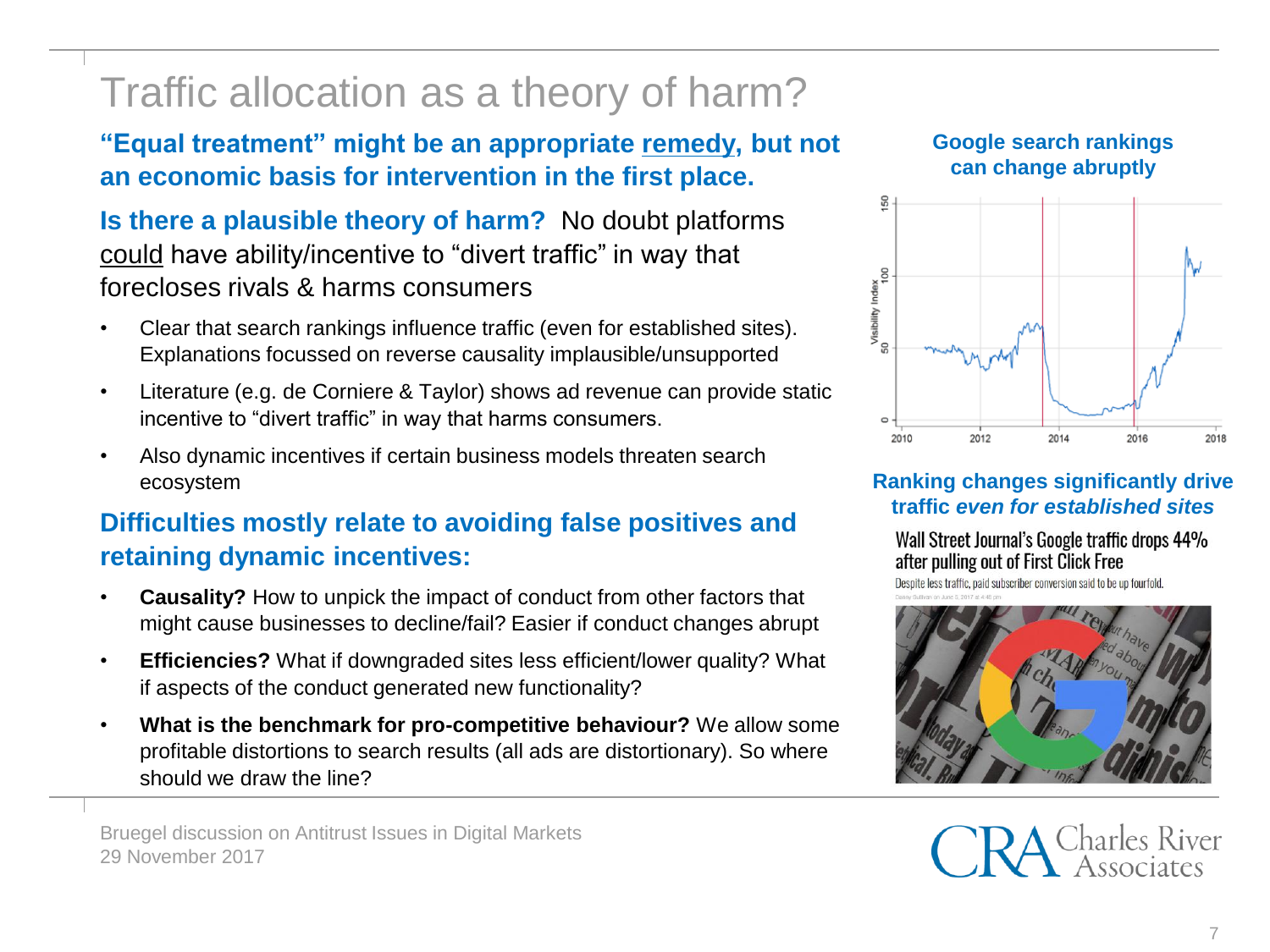## 2. We are beginning to understand the role of data…



Bruegel discussion on Antitrust Issues in Digital Markets 29 November 2017

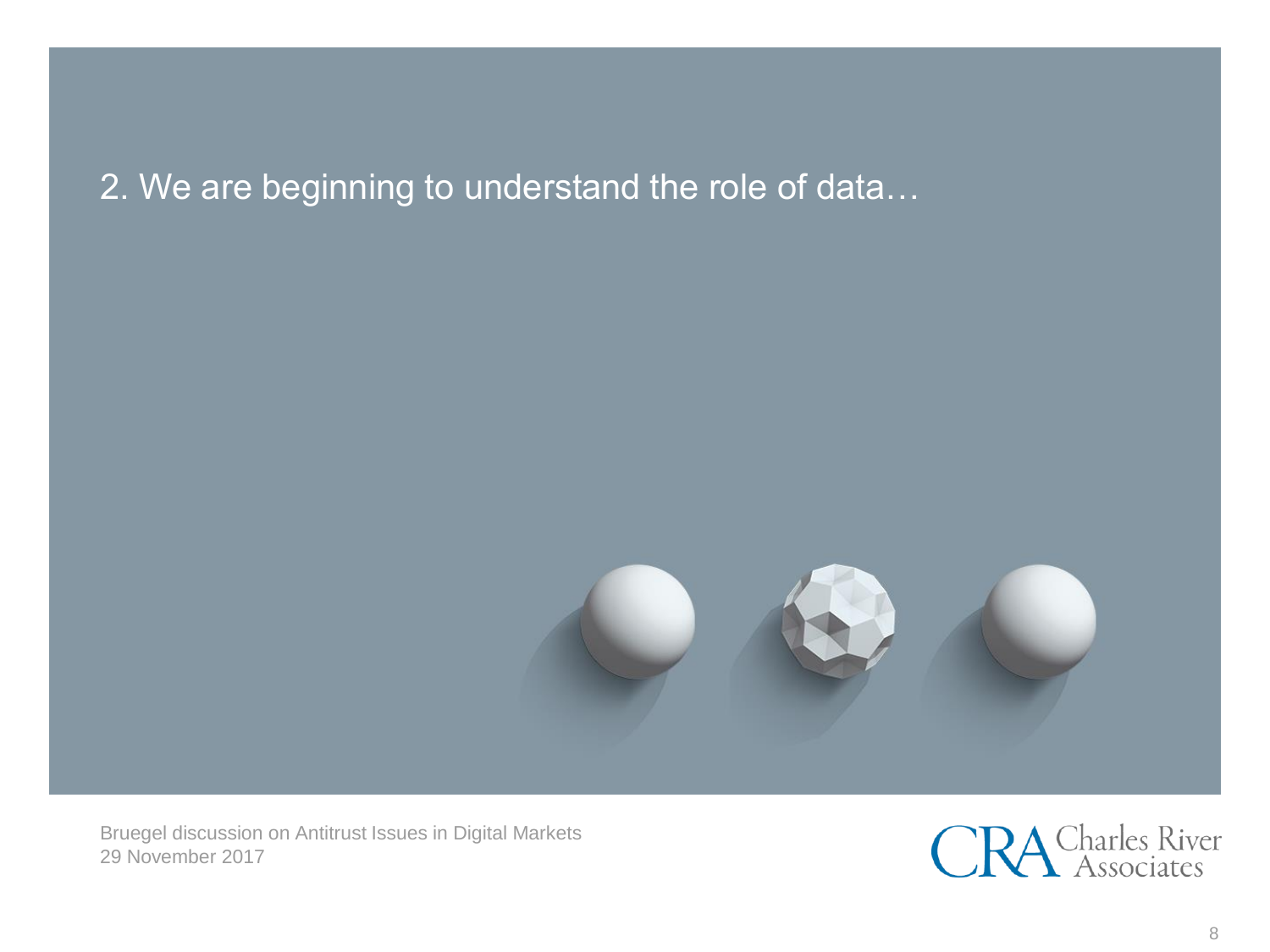# Data as a competition problem?

**Original story (a la Microsoft/Bing) was that data was a barrier to entry.** More data means better search results (better ability to answer "tail queries" leads to scale effects).

But, hard to articulate as a competition problem:

- How much of benefits are due to volume of data per se, and how much due to analytics? Can't data be gathered from other sources?
- A lot of effort goes into generating these datasets and techniques to interrogate them: "forced sharing" risks treating "learning by doing" as a competition problem

**This approach didn't get traction in Shopping. Concerns arise around using existing market power to entrench data collection and aggregation capabilities, and preserve asymmetric access to it**



Bruegel discussion on Antitrust Issues in Digital Markets 29 November 2017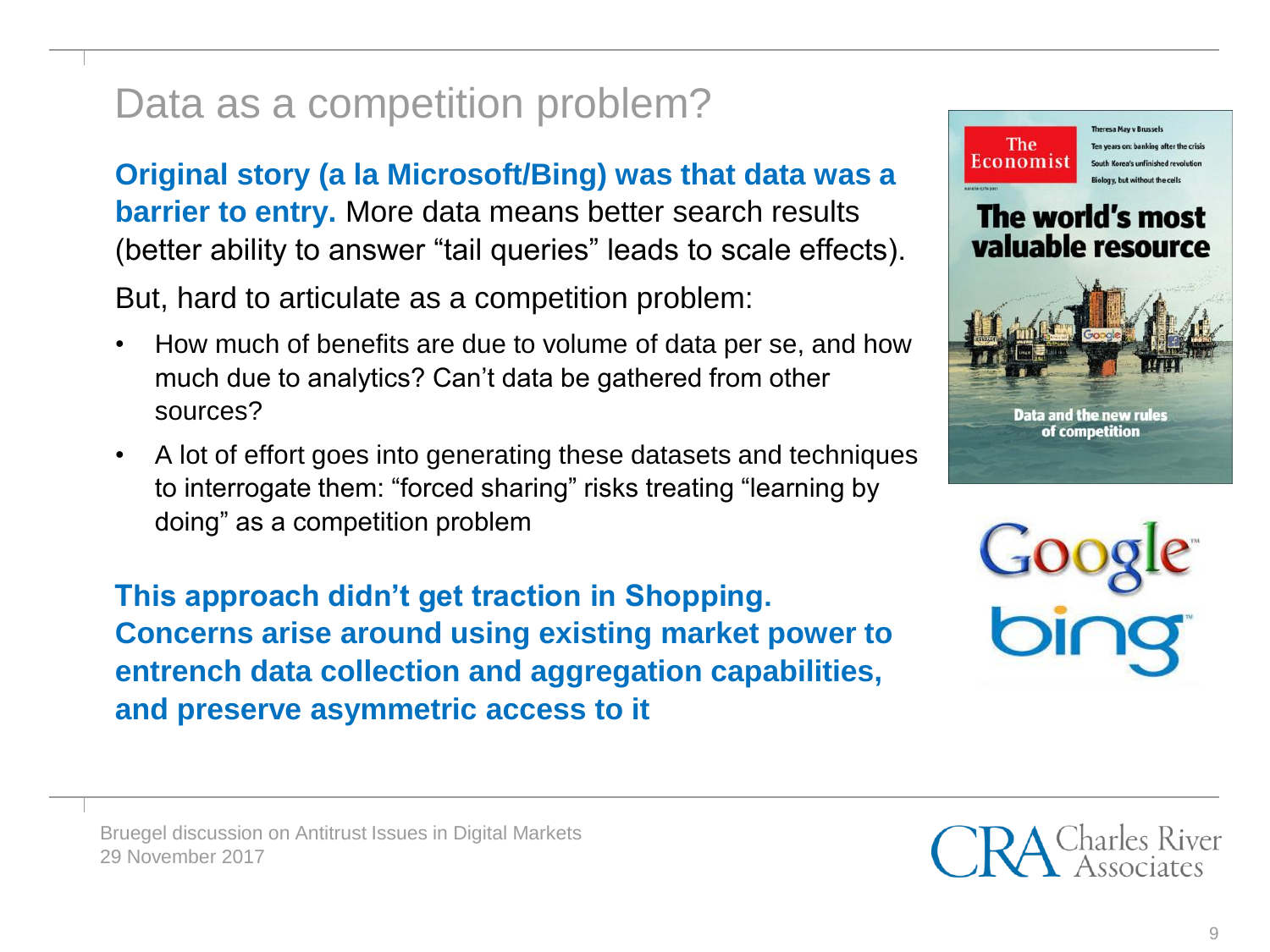# Not just a buzz word: big data is already having profound effects on content producers

#### **Google/FB's core business remains advertising where data is key**

- Advertisers want measurable impact: need to know ads targeted at the "right" eyeballs
- Platforms' data allows them to better target ads and also demonstrate performance
- Improved analytics reduces need to target ads indirectly based on content (beer ads on sports pages)
- Advertising increasingly *programmatic* and impersonal (allocated via ad exchanges) with advertisers agnostic as to where ads are shown

**Ability to use data from search and SNs to identify relevant consumers and build "super profiles" shifts value added from content producers to firms with greatest data/analytics capability** 

Bruegel discussion on Antitrust Issues in Digital Markets 29 November 2017

#### **Old paradigm: use content to target advertising**





Decathlon Caperlan Lure ... £11.99 Decathlon UK

**New paradigm: advertising allocated using ad exchanges and targeted using personalised data**

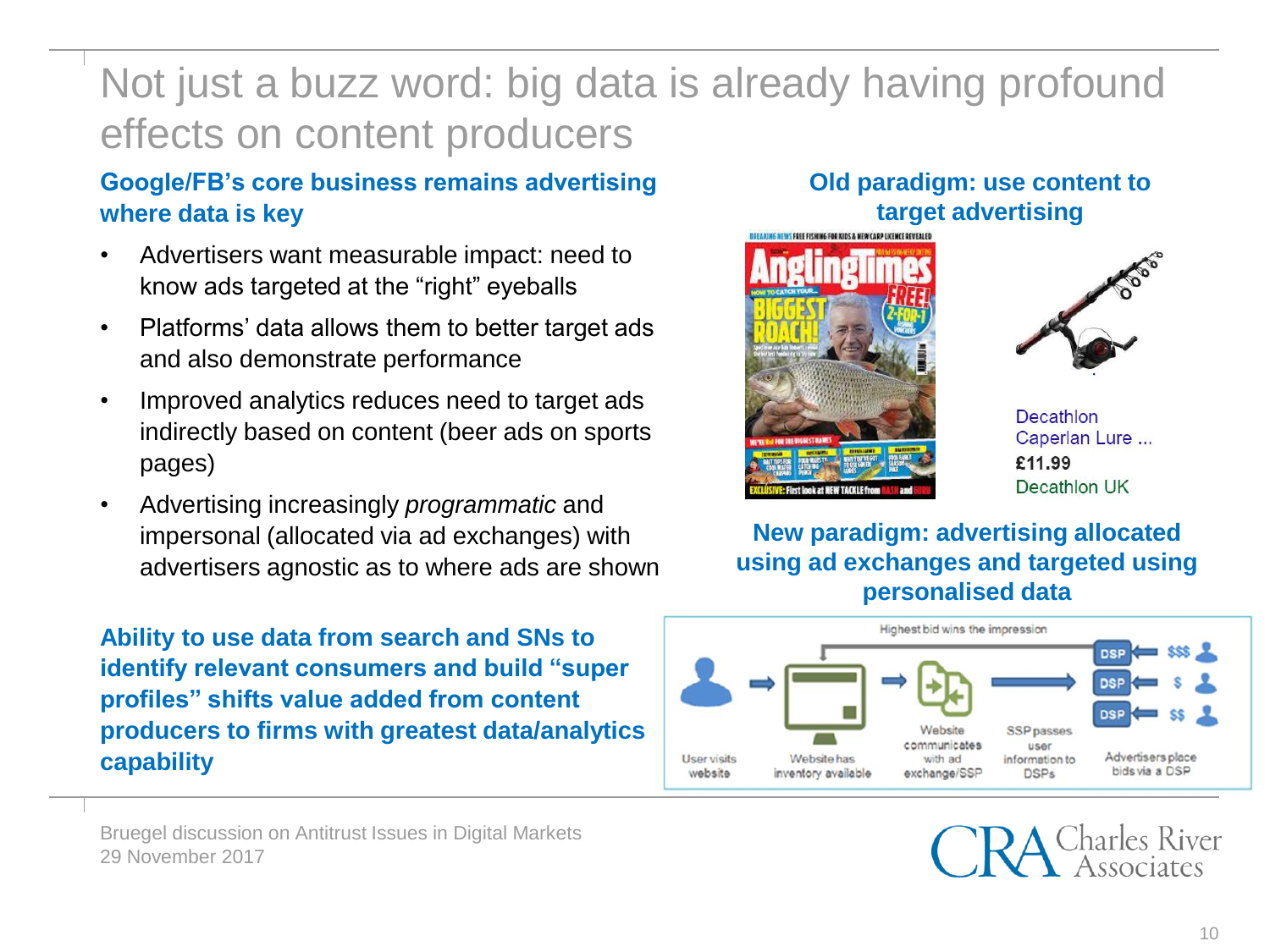# So the story is changing…..

**Platforms add value for advertisers by better targeting ads at the right consumers…**

• **…so content producers need to adapt:** either find ways to improve own targeting (e.g. by improving their own analytics/data collection abilities) or alternative ways to monetise (e.g. subscriptions, micropayments)

**Relevance to antitrust? There may be incentives for platforms to protect / preserve the data generation process through various forms of coercive behaviour**

- Dominant platforms may have incentive to push services on third parties that enhance or preserve their data collection capabilities. **Abuse?**
- Or push complementary providers into adopting business models that maximise the value of their services. **Abuse?**
- Or take steps that restrict data access for third parties (e.g. rival intermediation services) maximising "data asymmetry" and preventing rivals from emerging. **Abuse?**

#### **Facebook Instant Articles**







**Not just a simple story that "big is bad" or that data is a barrier to entry. Rather a more complex mechanism where platforms take actions to reduce access/traffic/data for others in way that harms consumer welfare**

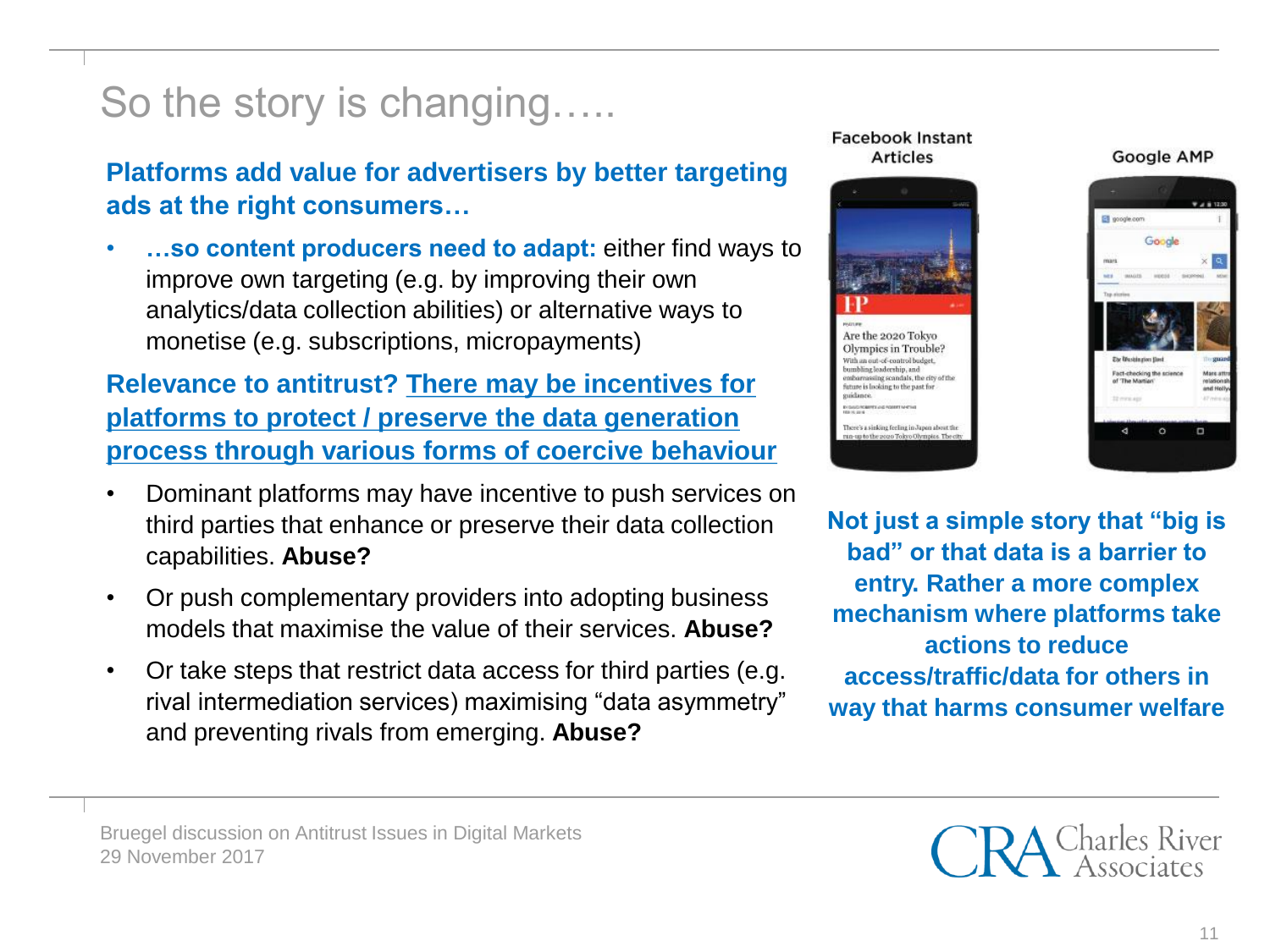## Fake news as an antitrust problem?

**Desire to keep users within their ecosystem and maximise opportunities to serve ads/collect data may introduce a disconnect from consumer welfare** 

#### **For example, incentives could contribute to issues around fake news:**

- Platforms benefit from a fragmented media landscape.
- Have incentives to target metrics (e.g. shares, likes, impressions) that may not correspond with quality
- This in turn gives publishers incentives to adapt to new paradigm by "chasing traffic"
- Platforms unlikely to internalise negative impacts on consumer or social welfare

**Suppose platforms used their market power in ways that distorted competition between publishers in ways that exacerbated these social problems? Would that be grounds for intervention?** 

*"Publishers that are funded by algorithmic ads are locked in a race to the bottom in pursuit of any audience they can find – desperately bingepublishing without checking facts, pushing out the most shrill and most extreme stories to boost clicks. But even this huge scale can no longer secure enough revenue.*

*On some sites, journalists who learned in training that "news is something that someone, somewhere doesn't want published" churn out 10 commodified stories a day without making a phone call."* 

> Katherine Viner (Guardian editor-in-chief, 19 November 2017)